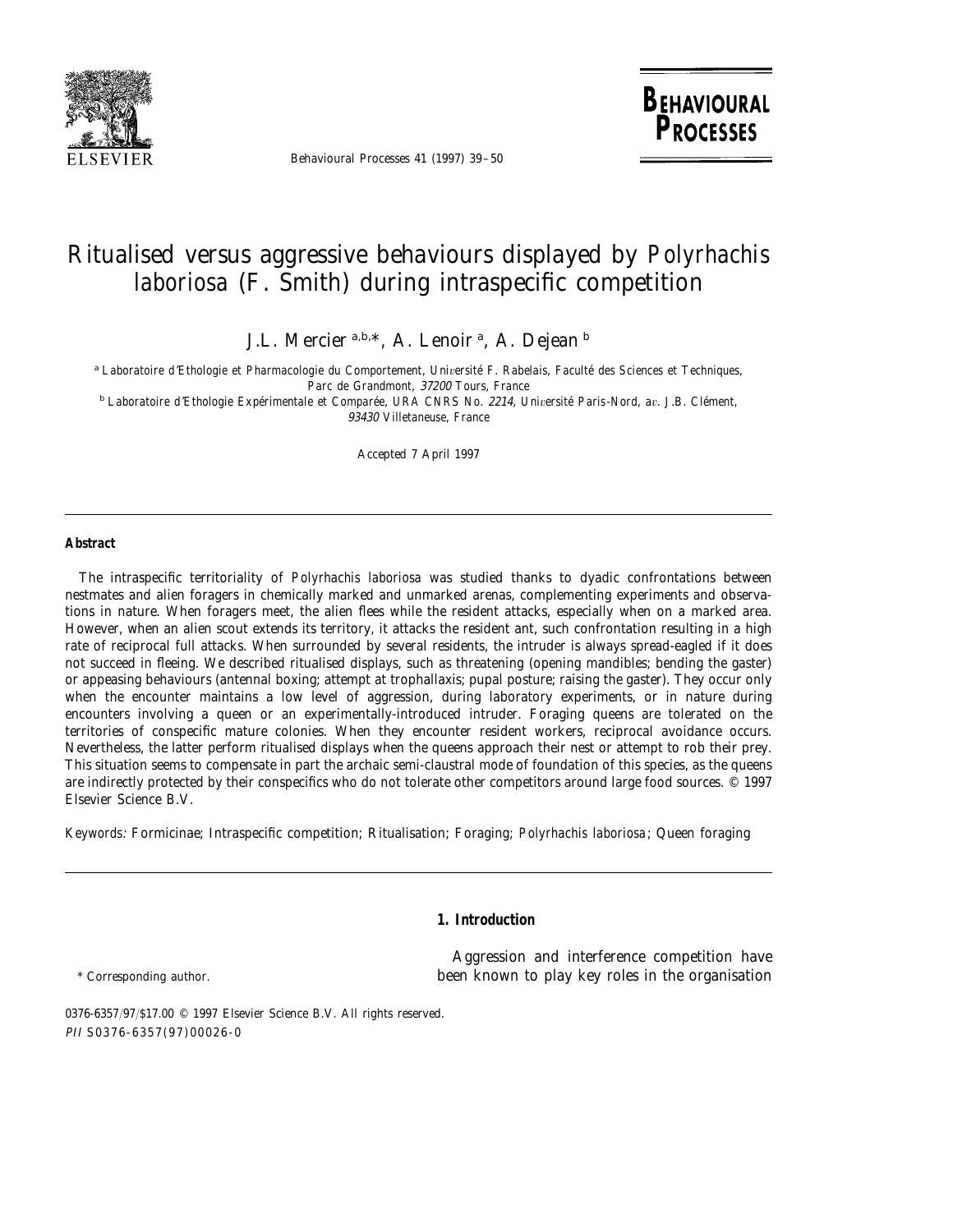of ant communities. Intraspecific competition has been studied in several ant species, with acts of aggression between residents and intruders analysed during dyadic or group encounters, in the field or in the laboratory (Le Moli and Parmigiani, 1982; Carlin and Hölldobler, 1986, 1987; review by Wilson, 1990). Recently, Retana and Cerda´ (1995) recorded that the level of aggression depends on the species and on the experimental conditions. Furthermore, certain ant species have evolved ritualised aggressive behaviour (Hölldobler, 1971, 1981, 1982; Ettershank and Ettershank, 1982; Le Moli and Parmigiani, 1982; Carlin and Hölldobler, 1983; Yamaguchi, 1995). Ritualisation is frequent in Vertebrates and Mc-Farland (1981) defined it as ''an evolutionary process by which behavioural patterns become modified to serve communication''. Ritualised displays frequently become stereotyped in form and incomplete in their execution, involve a change in function, a change in motivation and are often accompanied by the evolution of special markings.

Tropical arboreal ants are distributed in a mosaic pattern in the canopy of forests and tree crop plantations. This ant mosaic corresponds to the territories of 'dominant' species characterised by large, polydomous colonies and intra- as well as interspecific territoriality. These ants tolerate on their territories 'non-dominant' and 'sub-dominant' species which have smaller colony sizes (Majer, 1972, 1976a,b, 1993; Leston, 1973; Hölldobler and Wilson, 1978; Majer et al., 1994). Nevertheless, under certain circumstances, subdominants are able to defend territories and are, as such, interesting for the understanding of the establishment of ant mosaics. The goal of this research concerns biological control using ant mosaics that could favour beneficial ant species and exclude others (see Majer, 1976a,b).

The aim of this paper is to study intraspecific aggressiveness in *Polyrhachis laboriosa*, a subdominant species whose status is probably due to its capacity for ritualised behaviour, both at the interspecific level (including the dominant species *Oecophylla longinoda*; see Mercier and Dejean, 1996; Mercier et al., 1996) and the intraspecific level, the present study.

#### **2. Materials and methods**

## 2.1. *The ant species*

*P*. *laboriosa* is a diurnal polydomous ant whose colonies contain from 1000 to 10 000 workers (Mercier et al., 1994). This species, although recorded in the canopy of old tropical forests, lives mostly in forest edges, along the banks of rivers, the sides of paths and in orchards (i.e. citrus, mango, cacao) (Majer, 1972, 1976a,b; Leston, 1973; Dejean et al., 1992). The nests are attached to the undersides of several leaves thanks to a mixture of vegetable fragments held together with saliva and silk (Collart, 1932). Although the species belongs to the Formicinae, colony foundation is semi-claustral (founding queens forage for the first brood), as in the primitive subfamily Ponerinae (Lenoir and Dejean, 1994). Workers forage solitarily, grazing algae and epiphyls on leaf surfaces and exploiting small extrafloral nectaries. Larger sugary food sources can also be exploited and different kinds of prey can be caught, including large, non-transportable items that are cut up on the spot by recruited workers (Bolton, 1973; Leston, 1973; Majer, 1976a,b; Dejean et al., 1994).

# 2.2. Description of the behavioural displays

During confrontations between workers, or between workers and foraging queens we observed and categorised the following behaviours.

# 2.2.1. *Displays performed by the intruders*

2.2.1.1. *Escape displays*. No aggressive behaviour was performed by the intruders, except during reciprocal full attacks, when they defended themselves against the residents. The following behaviours are not aggressive displays but they arise consequently from the aggression of the resident ant.

**Fleeing**: When the resident came into contact with the intruder, the latter immediately changed direction, increased its speed and tried to climb up the walls of the arena during dyadic confrontations. In natural situations it swiftly escapes or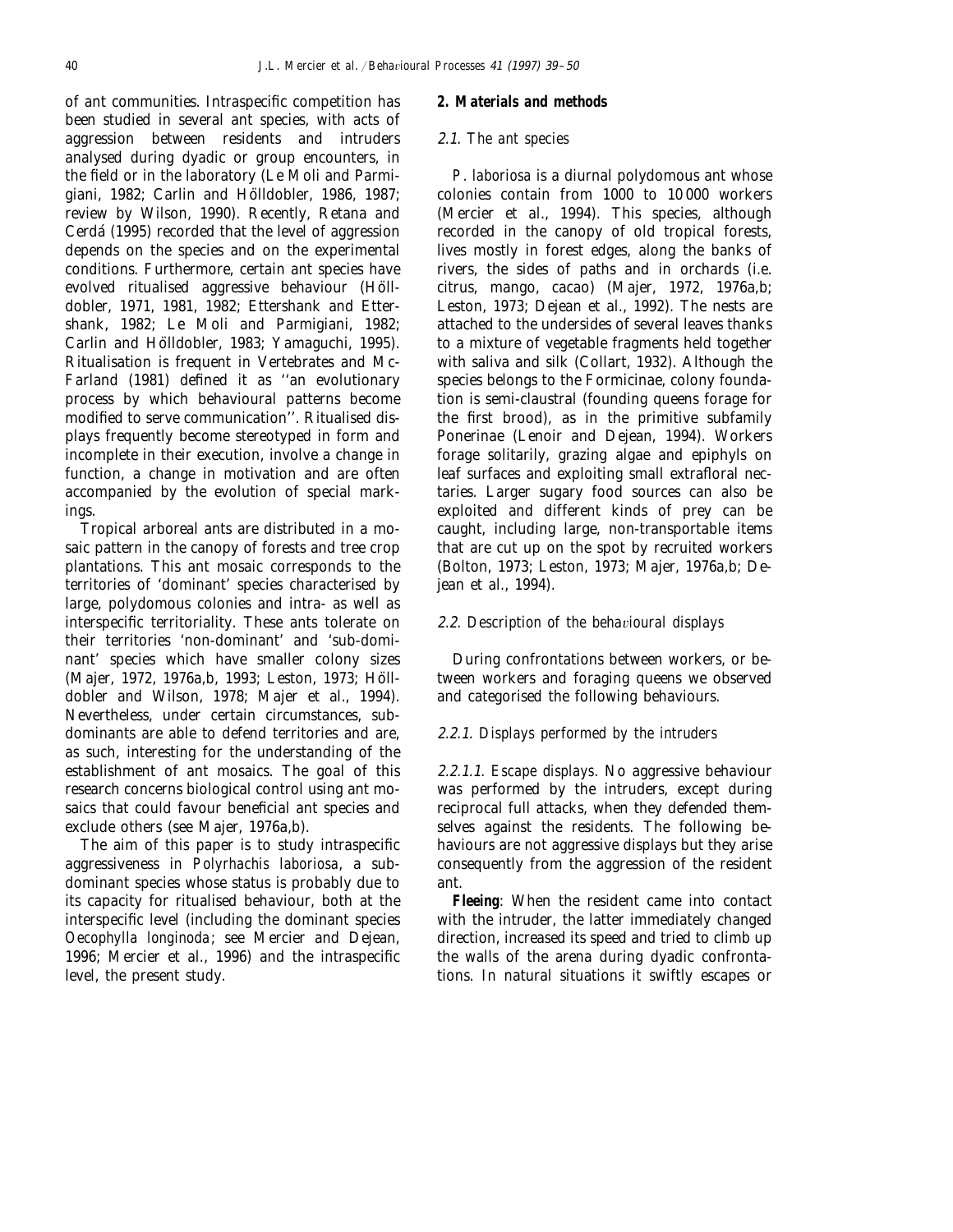jumps from the branch or the leaf where it encountered the resident.

**Attempting to escape**: When held by a leg by the resident, the intruder tried to escape by walking quickly and sinuously. It was grouped with 'Fleeing' display.

# 2.2.1.2. *Ritualised displays*.

**Antennal boxing**: The resident and the intruder faced each other and moved their antennae very rapidly. The resident tried to bite the intruder, while the latter kept the resident at a distance with its antennal movements. This display was described for the first time by Ward (1986) on *Rhytidoponera metallica*, and can be considered as the ritualisation of the identification of the opponent with the antennae, whose function is modified in an attempt to keep the opponent far away.

**Attempt at trophallaxis**: The intruder solicited the resident, which responded as for trophallaxis; but the exchange is very brief. Ettershank and Ettershank (1982), who observed the same behaviour in *Iridomyrmex purpureus*, concluded that it is ritualised trophallaxis, incomplete in form and whose function changed in an attempt to appease the resident.

**Pupal posture**: The ant being attacked folded its antennae and legs in against the body and became motionless. In the Formicinae as well as in *P*. *laboriosa*, the same position was observed during nest moving in the laboratory and in nature, when the carried nestmate rolled into a backward-facing pupal posture (Hölldobler and Wilson, 1990 and personal observations). In the present study, this ritualised behaviour was not followed by carrying but probably limited aggression by the resident.

# 2.2.2. *Displays performed by the residents*

## 2.2.2.1. Aggressive displays.

**Biting**: The following types of biting were observed. (1) Mandible bite. The resident bit a mandible of the intruder and pulled it out, or remained immobile. (2) Antenna bite. The resident bit the intruder at the bottom of the funiculus or at the basis of the scape. (3) Leg bite. The resident bit the intruder at the bottom of the tibia or at the tarsus. Any leg could be bitten.

**Spread-eagling the intruder**: This behaviour happened when the intruder was confronted with several residents and did not succeed in fleeing. Each resident bit a leg or an antenna of the resident and pulled it towards herself.

## 2.2.2.2. *Ritualised displays*.

**Mandibles opening**: The ant remained immobile, with the mandibles opened, threatening the intruder. This display is considered as a ritualised version of 'biting' and has in these situations a dissuasive function. (Hinde, 1970; Hölldobler and Wilson, 1977, 1978; De Vroey and Pasteels, 1978).

**Gaster bending**: When not followed by venom spraying, this display has a dissuasive function, so that it is considered as a ritualised version of 'formic acid spraying' (Le Moli and Parmigiani, 1982; Carlin and Hölldobler, 1983; Mercier and Dejean as 'Flexing the gaster' in *P*. *laboriosa*, 1996). This ritualised behaviour was also observed in *Myrmica rubra* (De Vroey and Pasteels, 1978).

**Gaster raising**: As above, this display has a dissuasive function and was already observed during interspecific competition (Mercier and Dejean, 1996).

2.2.3. *Concomitant displays performed by both the intruders and the residents*

## 2.2.3.1. *Aggressive displays.*

**Reciprocal full attack**: The resident violently attacked the intruder who defended herself, both ants locking their mandibles on the other's body and appendages while spraying formic acid (Carlin and Ho¨lldobler, 1983, 1986, 1987 in *Camponotus* sp.).

**Venom spraying**: The worker bent its gaster under the alitrunk and sprayed venom (bubbles could be seen on the other ant). This always occurred when the both workers were gripped together, so we grouped this behaviour with 'reciprocal full attack'.

## 2.2.3.2. *Non-aggressive displays.*

**Reciprocal avoidance**: This behaviour was recorded during encounters in nature between nonnestmates and when alien foraging queens encountered resident workers.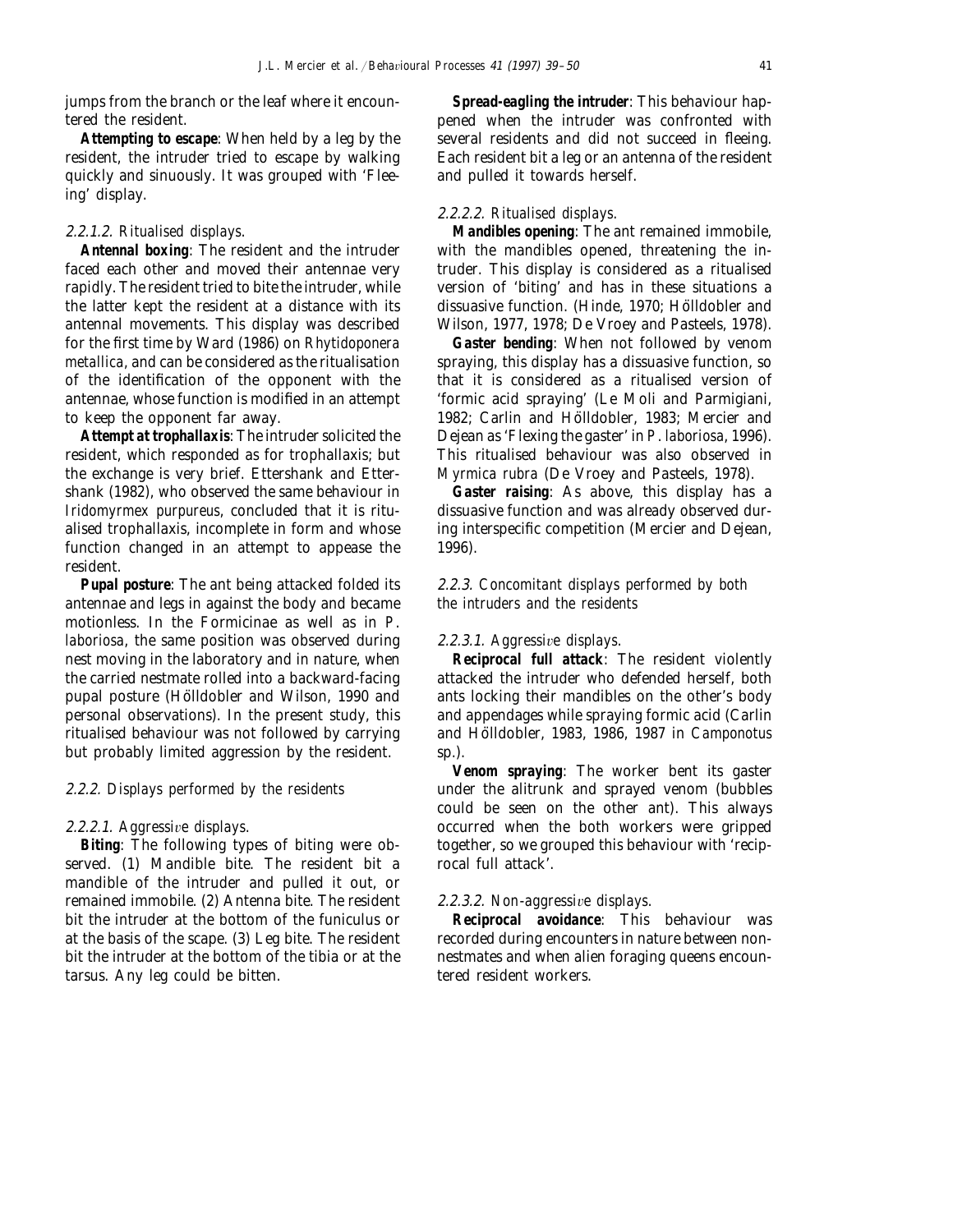**Ignoring each other**; **reciprocal antennations**: These behaviours were recorded only during encounters between workers belonging to the same nest or to two different nests of the same colony. Such behaviours were grouped with 'no aggressive display'.

## 2.3. *Experimental device*

# 2.3.1. Provoked encounters under laboratory *conditions*

In order to test intraspecific aggression, 70 dyadic encounters were provoked between nestmates or conspecific aliens chosen among the foragers. A total of two nests belonging to neighbouring trees (10 m distant; nests  $\overrightarrow{A}$  and B) were chosen as well as a third (C) situated 150 m away from the others. For each encounter, two foragers were placed in a cleaned, partitioned neutral arena (8 cm in diameter; 5 cm in height). The partition between the two foragers was removed 10 min later and the timed test (5 min) started when one of the two foragers reacted to the other. A total of six kinds of encounters were tested: (1) Encounters between nestmates from the same nest  $(A-A; B-B; C-C; 30 tests); (2) encounters be$ tween non-nestmates from two neighbouring nests (A–B; 20 tests); (3) encounters between non-nestmates from two distant nests (A–C; B–C; 20 tests).

The influence of territorial landmarks was tested during 40 different dyadic encounters provoked between foragers from two other nonneighbouring nests  $(D \text{ and } E)$ . The bottoms of 20 arenas were covered with filter paper which had been previously placed in the foraging arena of colony 'D' over 1 week (tarsal marking with hindlegs; Mercier and Lenoir, in preparation); the bottoms of the 20 others were marked by the workers of nest 'E'.

We worked under double-blind conditions: All the encounters were randomly arranged in chronological order and the observers did not know which kind of encounter they were testing. During each encounter, we recorded the behaviour of each ant every 10 s (instantaneous scan sampling), resulting in 31 behaviours per ant per replicate.

During a third test we introduced alien workers one by one into the foraging arenas ( $30 \times 30$ ) cm) of five colonies reared in the laboratory, and we observed the behaviour of the intruders and of the residents when they met.

# 2.3.2. Provoked encounters in nature

We introduced foraging workers previously caught with a forceps onto the territories of different colonies in a zone with several active workers. The introduced workers can originate from: (1) the same nest; (2) another nest belonging to the same colony; (3) another nest belonging to another colony situated in close proximity; or (4) a nest more than 150 m away.

# 2.3.3. *Intercolonial encounters under semi*-*free conditions*

We tested eight colonies of *P*. *laboriosa* (two at a time), in order to study intraspecific competition during a series of experiments lasting from 2 to 4 months. The nests were installed on shrubs of  $1-2$ m high (*Alchornea cordifolia*, *Bridelia micrantha*, Euphorbiaceae and *Costus albus*, Zingiberaceae) cultivated in large planters, the workers being free to explore over a balcony  $(13 \times 3$  meters), of a building in Yaounde´, Cameroon. *A*. *cordifolia* produced abundant extrafloral nectar, while *B*. *micrantha* and *C*. *albus* supported Homoptera (depending on the period, Coccidae, Stictococcidae, Membracidae and Tettigometridae), so that a large part of the nutrition required by the colonies was furnished by these plants. In order to facilitate observations, prey and drops of honey were placed on a nearby table that the ants rapidly explored.

Encounters between alien foraging workers were observed for 1-h periods at different times of the day, permitting behavioural sequences to be defined and their frequency noted. We also recorded the behaviour of three founding queens (originating from areas several kilometres away from the places where we obtained the colonies) during their foraging activities on the territories of the colonies.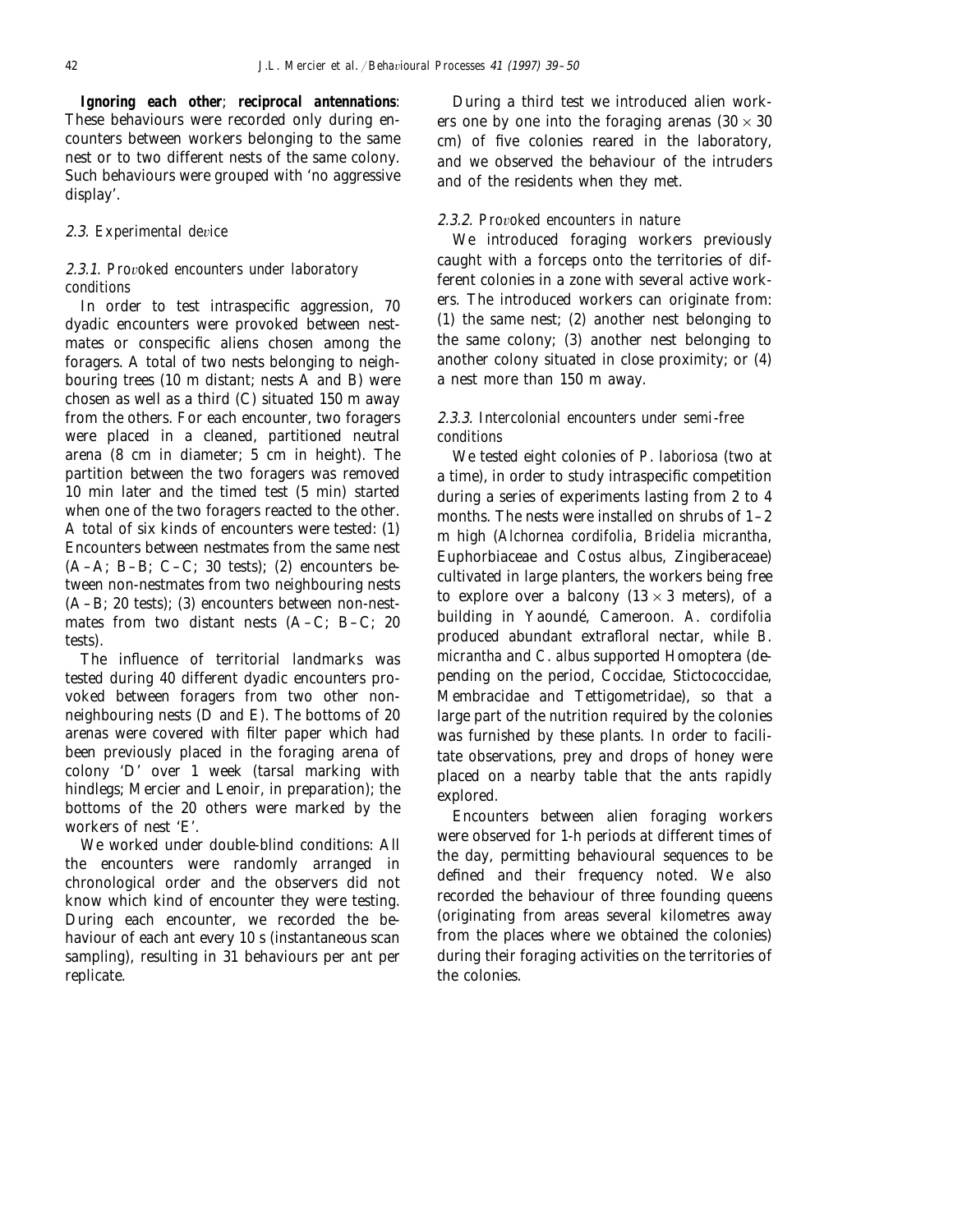#### 2.4. *Statistical comparisons*

For statistical comparisons we used the Student *t*-test for comparisons of displays during dyadic encounters in the arena and the Fisher exact test for comparisons of percentages in the other cases.

## **3. Results**

# 3.1. *Pro*6*oked dyadic encounters in arenas* (*Table* <sup>1</sup>, *experiments* <sup>1</sup>–5).

During the control encounters between nestmates (exp. 1), only 0.2% of aggressive behaviour was observed. No significant difference was recorded when the tests concerned workers originating from two neighbouring nests (exp. 2; 2.4% of the displays). In both cases, the aggression corresponded to a ritualised display: mandibles opening (only three workers opened their mandibles for a short time in exp. 1). This threatening display was often observed in nature and in the laboratory when the nests were disturbed. First, the guards were very aggressive, running in all directions, trying to bite everything and making a rattling noise with their gaster. After a moment, they stopped and kept their mandibles opened. The two nests could be consequently considered as belonging to the same colony (Mercier et al., 1994).

We recorded significantly more aggressive behaviour during encounters between non-nestmates in a neutral arena (exp. 3; only 61% of non-aggressive behaviour), with the emergence of biting (9.6%) and reciprocal full attack with venom spraying (3%). We observed more cases of ritualised displays, with mandibles opening (11.9%) and pupal posture (1.1%).

When the confrontations occurred on a marked territory (exps. 4 and 5), the ants were more aggressive (only 39.9–43.1% of non-aggressive behaviour); the rate of biting (36.8–38.5%) was significantly superior and three situations occurred: (1) when bitten on its mandible, the intruder was immobilised; (2) when bitten on the antenna, the intruder did not seem able to resist and was at the mercy of the resident ant, who forced the intruder into every part of the arena; (3) when bitten on a leg, the intruder reacted by moving (see 'attempt to escape'), biting or trying to raise up on its legs with the aim of bending the gaster between its legs and spraying venom; in the face of the latter behaviour, the resident laid down, trying to keep the intruder on the ground and prevent it from spraying venom. The rate of reciprocal full attacks with venom spraying (3.1– 9%) was not significantly superior to that of encounters in a neutral arena, while the rate of ritualised behaviour decreased to  $5.8\%$  ((1.5 +  $0.4 + 3.9$ ) − (0.7 + 1.1 + 4)%), mandibles opening displays (3.9–4%) being significantly inferior.

We observed that workers were more aggressive in marked arenas than in unmarked ones, the resident biting more frequently in its own arena (36.8–38.5%) than in a neutral one (9.6%). During encounters in marked arenas, the resident became significantly more aggressive than the intruder. It had more tendency to bite (36.8– 38.5%), while the latter had more tendency to flee  $(6.8-11.2\%)$ .

We recorded more ritualised displays by workers during experiments in unmarked arenas, when they were not too aggressive, than in marked ones. In our study, antennal boxing was always followed by an attempt at trophallaxis from the intruder. This display had an appeasing role: The resident temporarily lost its aggressiveness and began trophallaxis, then groomed itself and explored the arena. When it met the intruder again, it could be very aggressive.

# 3.2. *Natural encounters between non*-*nestmates* (*Table* <sup>1</sup>, *experiments* 6 *and* 7; *Table* 2, *experiment* 8).

In nature we observed spontaneous encounters between non-nestmates (exp. 6) resulting in reciprocal avoidance (33.3%); one worker attacked, while the other fled (26.7%); or a reciprocal full attack with venom spraying (40%).

A few days after the colonies were placed on the balcony (see Section 2.3.3) and separated from each other by less than 10 m, two small territories were established, each colony exploiting food sources on its own territory. Encounters between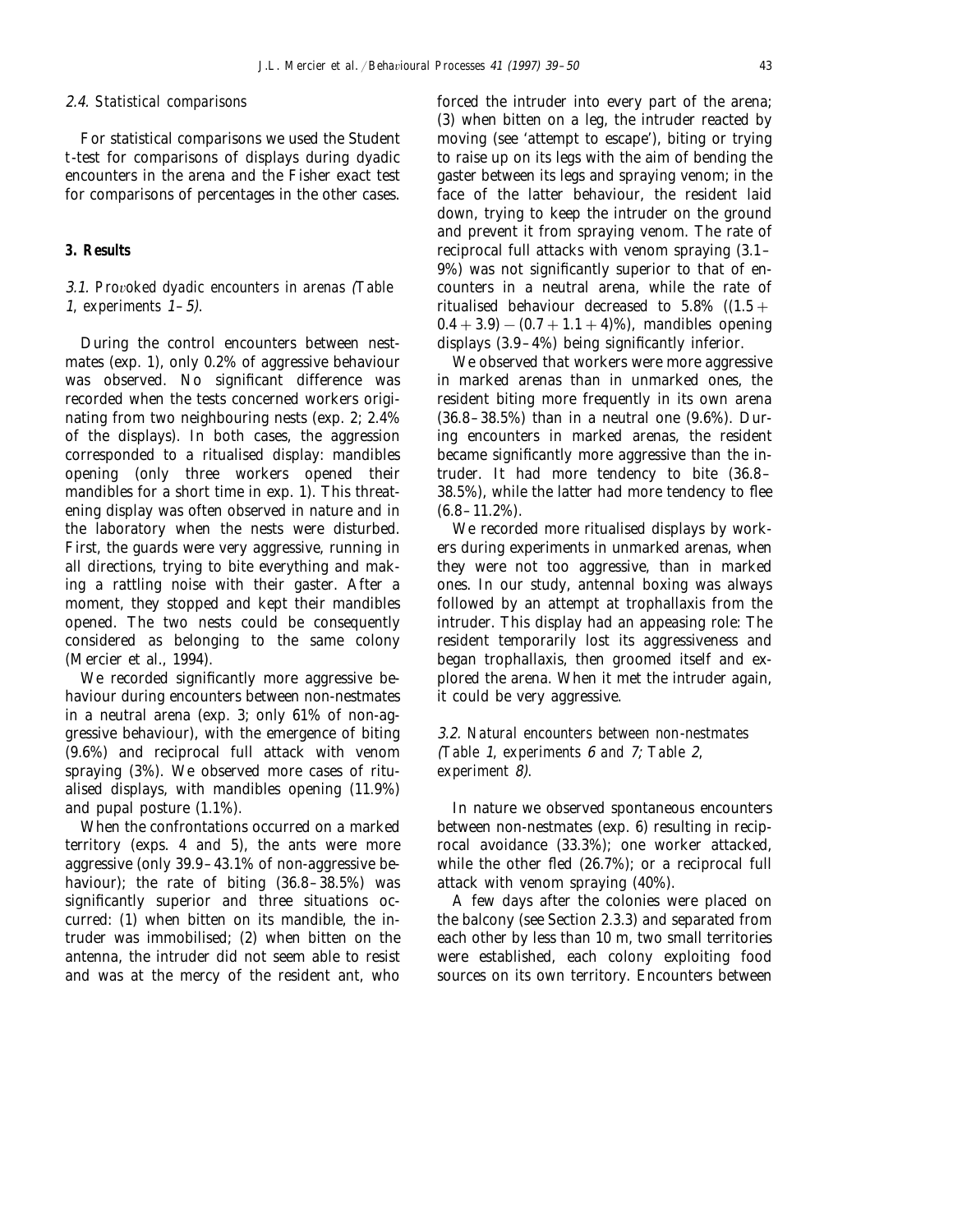| Experiments                                       |                            | $\sim$                | S                                                       |                   | S                                 | 6                     | $\overline{ }$         |
|---------------------------------------------------|----------------------------|-----------------------|---------------------------------------------------------|-------------------|-----------------------------------|-----------------------|------------------------|
| Behavioural phases recorded                       |                            |                       | Confrontations between workers during dyadic encounters |                   |                                   |                       |                        |
|                                                   | Nestmates                  | Neighbouring<br>nests | Non-nestmates on<br>neutral arena                       |                   | Non-nestmates on marked arena     | Foragers in<br>nature | Foragers on<br>balcony |
|                                                   | $C - C$<br>$A-A$ ; $B-B$ ; | $A - B$               | $A-C; B-C$                                              | Territory D       | Territory E                       |                       |                        |
| Reciprocal avoidance (%)                          | a                          | I                     | I                                                       | I                 |                                   | 33.3 <sup>b</sup>     |                        |
| No aggressive response (%)                        | $99.8^{\rm a}$             | $97.6^{a}$            | 61 <sup>b</sup>                                         | 43.1 <sup>c</sup> | 39.9 <sup>c</sup>                 |                       |                        |
| Reciprocal full attack/venom<br>spraying (%)      | $\mathfrak{a}$             |                       | $3^{a,b}$                                               | 3.1 <sup>b</sup>  |                                   | 40.0 <sup>c</sup>     | $96.5^{\rm d}$         |
| Behaviour of the intruder                         |                            |                       |                                                         |                   |                                   |                       |                        |
| Fleeing (%)                                       | d                          |                       | $14.4^{b}$                                              | 11.2 <sup>b</sup> | $\frac{6.8^{\rm b}}{0.7^{\rm a}}$ | $26.7^c$              | 3.5 <sup>d</sup>       |
| Pupal posture $(%)$<br>Antennal boxing/attempt at | $\tilde{a}$                |                       | 1.1 <sup>a</sup>                                        | $1.5^{\rm a}$     |                                   |                       |                        |
| trophallaxis (%)                                  | $\tilde{a}$                |                       |                                                         | $0.4^{\rm a}$     | 1.1 <sup>a</sup>                  |                       |                        |
| Behaviour of the resident                         |                            |                       |                                                         |                   |                                   |                       |                        |
| Mandibles opening (%)                             | $0.2^{\rm a}$              | $2.4^{a.c}$           | 11.9 <sup>b</sup>                                       | $3.9^{\circ}$     | $\ddot{4}$                        |                       |                        |
| Gaster bending (%)                                | $\overline{\mathbb{Q}}$    |                       |                                                         |                   |                                   |                       |                        |
| Biting (%)                                        | $\tilde{a}$                |                       | 9.6 <sup>b</sup>                                        | 36.8 <sup>c</sup> | $38.5^{\circ}$                    |                       |                        |
|                                                   | $\boldsymbol{\mathcal{S}}$ | $\Omega$              | $\overline{20}$                                         | $\overline{20}$   | $\overline{20}$                   | $30\,$                | 170                    |
| No. of encounters<br>No. of acts                  | 1860                       | 1240                  | 1240                                                    | 1240              | 1240                              |                       |                        |
| No worker killed (%)                              |                            | ¢                     | ¢                                                       | ¢                 |                                   | 60.0                  | $3.\overline{5}$       |
| One worker killed (%)                             |                            |                       |                                                         |                   |                                   | 6.7                   | 12.9                   |
| Two workers killed (%)                            |                            |                       |                                                         |                   |                                   | 33.3                  | 83.6                   |

All the behaviours in italics correspond to ritualised displays.

a–d Indicate significant differences for one line.

All the ventavoutis in Ranss corresponse to rivies the control of the percentages were calculated from the number of displays.<br><sup>a-d</sup> Indicate significant differences for one line.<br>\* The observations finished before the end The observations finished before the end of the encounter; the percentages were calculated from the number of displays.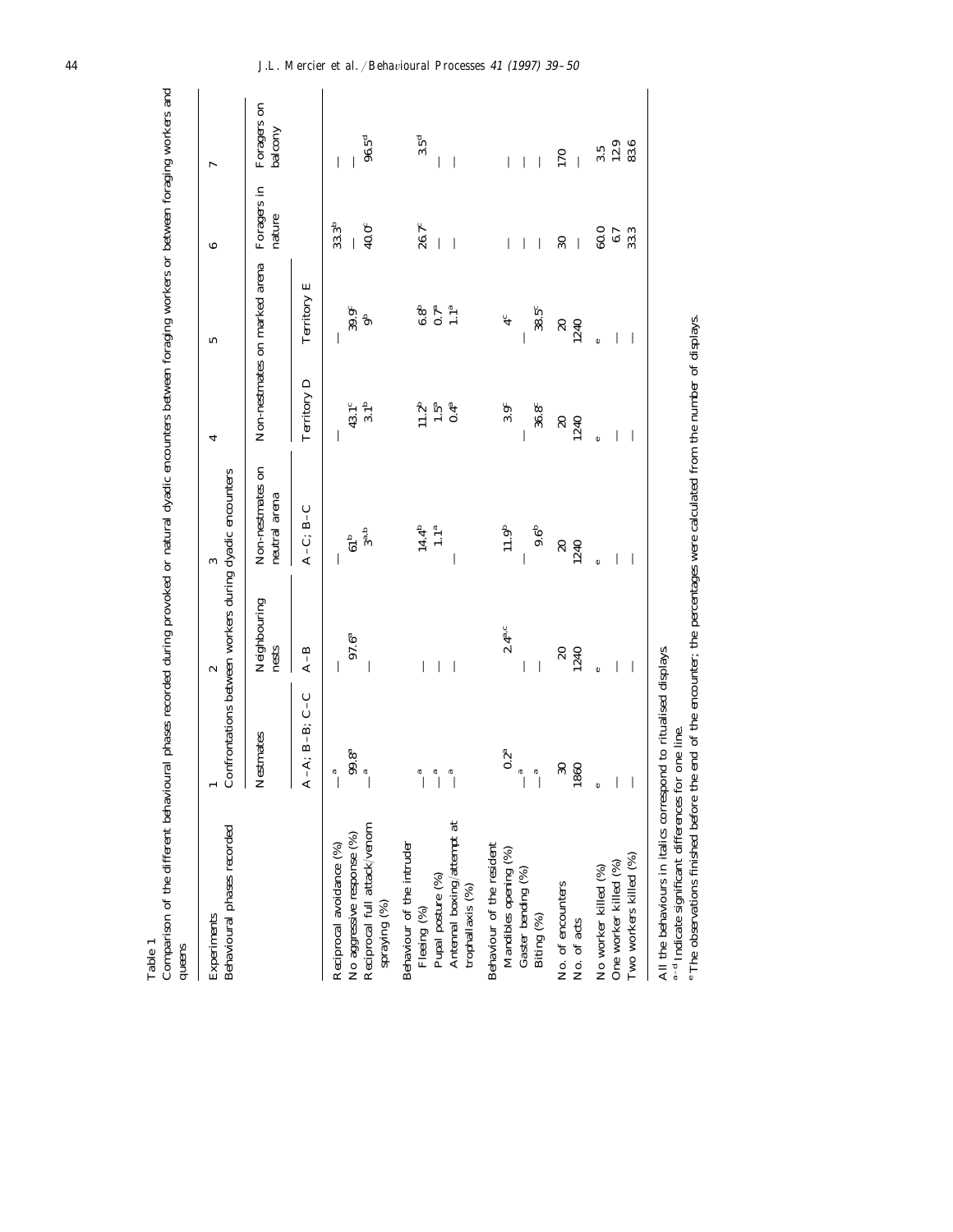| Comparison of the different behavioural phases recorded during provoked or natural encounters between an alien foraging worker or queen and several residents            |                                                                                             |                                                                   |                                                                                                                    |                                              |                                                                    |                                |                                |
|--------------------------------------------------------------------------------------------------------------------------------------------------------------------------|---------------------------------------------------------------------------------------------|-------------------------------------------------------------------|--------------------------------------------------------------------------------------------------------------------|----------------------------------------------|--------------------------------------------------------------------|--------------------------------|--------------------------------|
| Behavioural phases recorded<br>Experiments                                                                                                                               | dents                                                                                       | ာ                                                                 | Confrontations between one worker and several resi-<br>$\overline{10}$                                             | workers                                      | Confrontations between one queen and one or several resident<br>12 | 13                             | $\mathbf{14}$                  |
|                                                                                                                                                                          | Foragers on bal-<br><b>COTY</b>                                                             | $Intuder = worker introduced$                                     |                                                                                                                    | 1 queen vs 1 worker                          |                                                                    | $Intruder = queen that$<br>met |                                |
|                                                                                                                                                                          |                                                                                             | In nature                                                         | In laboratory                                                                                                      | Both forage                                  | Next to the nest                                                   | Foragers                       | Guards                         |
| Reciprocal full attack/venom spraying<br>Reciprocal avoidance (%)<br>$\otimes$                                                                                           | 98.4ª<br>$\tilde{a}$                                                                        | 31.7 <sup>b</sup>                                                 | $6.5^{\circ}$                                                                                                      | 100 <sup>b</sup><br>$\overline{\phantom{a}}$ | $\overline{\phantom{a}}$<br>I                                      | $6.7^{\circ}$                  |                                |
| Avoiding the resident (%)<br>Ignoring the resident $(\%)$<br>Behaviour of the intruder<br>Fleeing (%)                                                                    | $\ddot{6}$<br>$\begin{matrix} a \\ 1 \end{matrix}$<br>$\overline{a}$                        | 68.3 <sup>b</sup>                                                 | $72.2^b$<br>$21.3^{a}$                                                                                             |                                              | 100<br>L<br>$\overline{\phantom{a}}$                               | $93.3^{b}$                     | $4.4^{a}$<br>95.6 <sup>b</sup> |
| No aggressive response (%)<br>Attempting to seize $(\%)$ Mandibles opening $(\%)$<br>Behaviour of the resident<br>Spread-eagling (%)<br>Gaster raising (%)<br>Biting (%) | $98.4^{a}$<br>$1.6^a$<br>$\begin{matrix} a \\ c \end{matrix}$<br>$\tilde{a}$<br>$\tilde{a}$ | 35.4 <sup>b</sup><br>27.9 <sup>a</sup><br>59.6 <sup>b</sup><br>5а | $6.4^{\rm b}$<br>$15.2^{\mathrm{a}}$<br>$65.8^{\circ}$<br>3.9 <sup>a</sup><br>$2.2^{\mathrm{a}}$<br>$12.9^{\circ}$ | $\overline{\phantom{a}}$                     | 42.8 <sup>d</sup><br>57.2 <sup>b</sup><br>I                        | 93.3 <sup>b</sup>              | 100 <sup>b</sup><br>$\bigg $   |
| No. of acts<br>No. of encounters                                                                                                                                         | 29                                                                                          | $\overline{\phantom{a}}$<br>79                                    | 310 <sup>e</sup><br>LO                                                                                             | 44                                           | 28                                                                 | 119 <sup>e</sup><br>17         | $68^{\circ}$<br>17             |
| No individual killed (%)<br>Intruder killed (%)                                                                                                                          | 1.6<br>98.4                                                                                 | 64.6<br>35.4                                                      |                                                                                                                    | 100<br>$\overline{\phantom{a}}$              | 100                                                                | 100<br>I                       | 100                            |
| All the hebaracure in italice correspond to ritualised displaye                                                                                                          |                                                                                             |                                                                   |                                                                                                                    |                                              |                                                                    |                                |                                |

Table 2

All the behaviours in italics correspond to ritualised displays.

All the behaviours in italics correspond to ritualised displays.  $^{\mathrm{a-d}}$  Indicate significant differences for one line. a–d Indicate significant differences for one line.

ef

 Percentages were calculated from this value, which corresponds to the number of interactions between the intruder and several residents. The observations finished frequently before the end of the fight.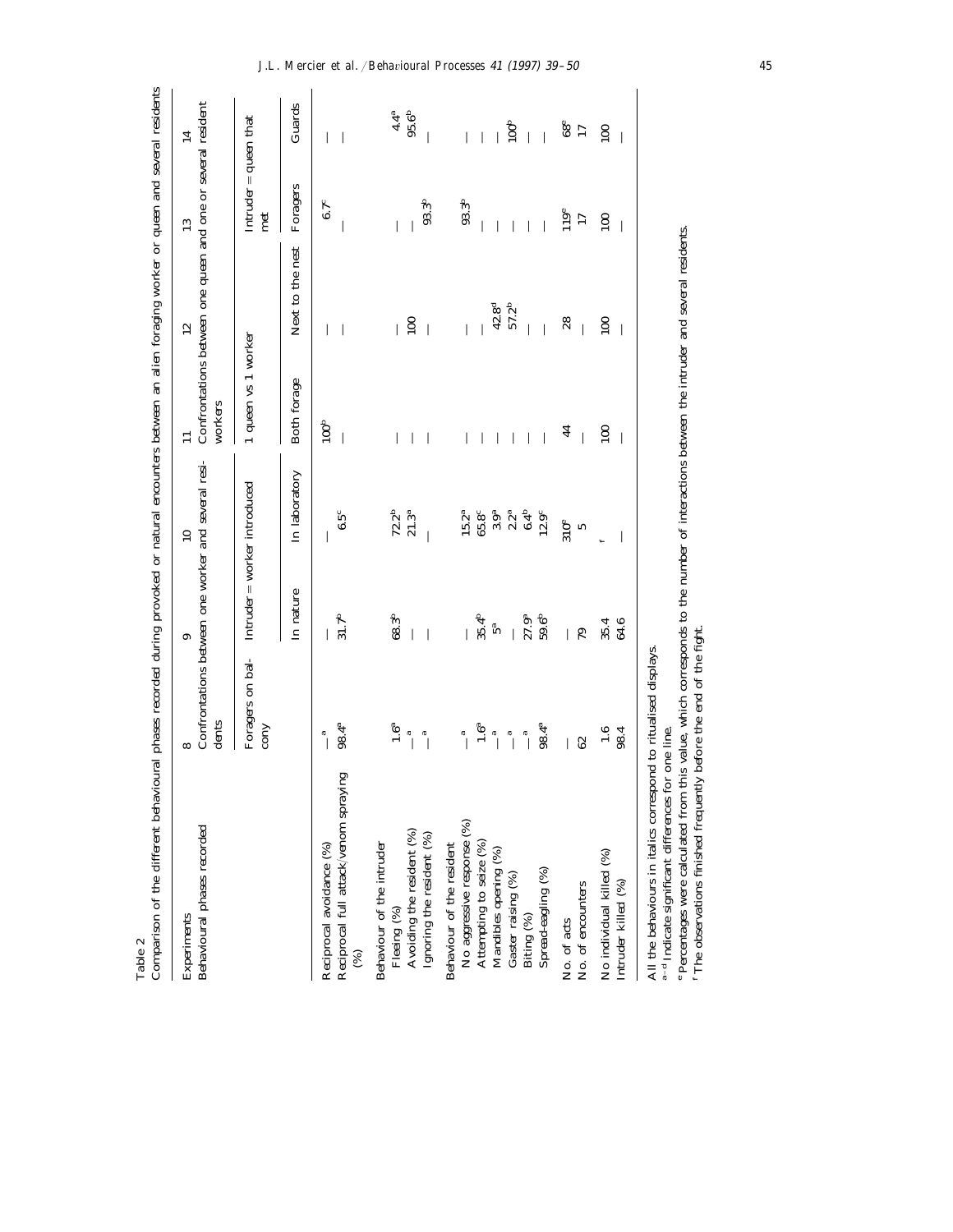non-nestmates were observed when a scout ant explored the other territory and encountered a resident (exp. 7). The intruder fled in only 3.5% of the encounters, the other cases resulting in a reciprocal full attack (96.5%) with the death of one worker (12.9%) or both (83.6% of the cases). Workers were significantly more aggressive in this situation than in experiment 6. This can be explained by the fact that during the observations in nature, we recorded three probable situations. (1) The same as noted above (exp. 7; a scout on the territory of a forager), resulting in reciprocal full attacks. (2) Reciprocal avoidance, frequent but never recorded on the balcony, may correspond to encounters between foragers (or maybe scouts) outside their territories or at the limits of their territories (see the notion of 'no-ant's land' between two territories of a dominant species; Hölldobler and Wilson, 1978). (3) The differences between the rates of fleeing displays by only one worker (26.7 vs. 3.5%) may be due to encounters between foragers, one being on its territory, the other, who flees, outside its territory. This situation was controlled by introducing foragers onto alien territories (see Table 2; exp. 9).

When the intruder met a resident surrounded by nestmates, it avoided combat by swiftly escaping in 1.6% of the cases, while in all others (98.4%) a reciprocal full attack took place, followed by the spread-eagling of the intruder (Table 2; exp. 8). In all these situations, no ritualised behaviour occurred.

# 3.3. *Introduction of a worker on the territory of a colony in nature* (*Table* 2; *experiment* 9)

Confrontations between non-nestmates resulted in an attempt at biting on the part of the resident, while the intruder fled (68.3%) or counterattacked, so that a reciprocal full attack occurred (31.7%). Intruders that did not succeed in fleeing (27.9%) were spread-eagled as were those who participated in a reciprocal full attack (59.6% of intruders were spread-eagled). Note the difference with the previous case (exp. 8), with a lower rate of reciprocal full attack and a higher rate of fleeing displays. In the previous case, the scouts that extended the territory of their colonies were aggressive (high rate of reciprocal full attacks), while foragers introduced on alien territories had a tendency to flee. Due to the lower level of aggression recorded, ritualised displays such as mandibles openings were recorded in 5% of the cases.

# 3.4. *Introduction of an alien worker into the foraging area of a colony bred in the laboratory* (*Table* 2, *experiment* 10)

Although presenting similarities with the previous case, this situation had different results as the alien workers showed aggressive behaviour in only 6.5% of the cases. Generally, they fled (72.2%; the resident attempted to seize them in 65.8% of the cases), or avoided the residents (21.3%). Only 6.4% of the intruders ended up by being bitten by a resident, then spread-eagled. When bitten, one of them reacted by counterattacking, so that a reciprocal full attack was recorded before the intruder was spread-eagled. The level of aggression in laboratory experiments was therefore obviously lower than in nature. The residents did not show any aggressive response in 15.2% of the cases, while they opened their mandibles (3.9%) or raised their gaster (2.2%) when the intruder ran in front of them. We suppose that the latter behaviour is accompanied by the emission of chemical compounds (maybe formic acid) as the competitors avoid antennal contact with a raised abdomen. When contact occurred, they cleaned their antennae for a long time.

# 3.5. *Natural dyadic encounters between a worker and an alien found in a queen* (*Table* 2; *Experiments* <sup>11</sup> *and* 12)

When a foraging worker and a founding queen met, they always avoided each other and pursued their foraging activity without any modification to their speed (did not increase) or sinuosity (did not decrease as for straight fleeing). Alien founding queens were therefore tolerated on the foraging area of established colonies (exp. 11). In such a situation, resident workers were never aggressive when faced with foraging queens. When an alien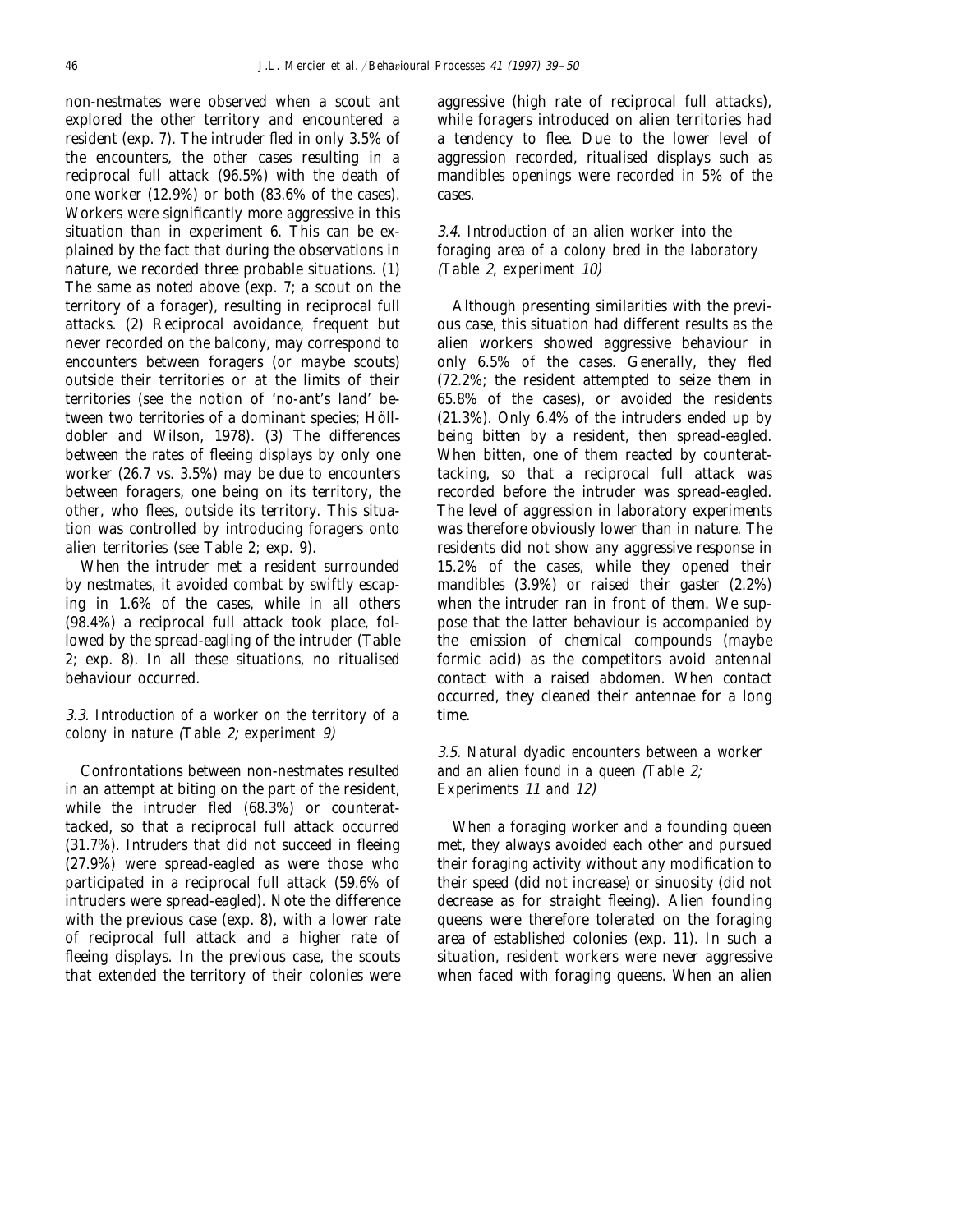foraging queen approached a nest to less than 20 cm (exp. 12), resident workers presented 100% of the ritualised aggressive postures such as mandibles opening (42.8%) and gaster bending (57.2%). These behaviours were dissuasive enough for the queens who changed direction and were never attacked.

3.6. *Foraging queens encountering workers cutting up a large prey on the spot* (*three queens*: 17 *cases*: *Table* 2; *Experiments* 13 *and* 14)

Hunting workers are able to attack large prey too big to be transported by one worker. The prey are numbed or paralysed by several bites followed by venom spraying. The hunting workers then return to the nest to recruit nestmates that cut up the prey on the spot. The pieces of prey are then transported to the nest by individual workers without any co-operation between them. One of these workers (sometimes two) plays the role of guard (Dejean et al., 1994).

The alien queens avoided direct contact with the workers and were never attacked by the guards who continued to cut up pieces of prey in their vicinity. The guards only raised and oriented their gaster towards the queens in such a manner that their access to the prey became difficult. The queens attempted to pass around the guards who continued to cut up the prey while pivoting laterally thus again hindering access to the prey. The only aggressive behaviour performed by the guards towards the queens was gaster raising (100%), so that the latter always ended up by robbing a piece of prey without being injured. Once, one of them succeeded in successively robbing two pieces of prey. Although the guards perform 100% of the ritualised behaviour in the two situations, they seem to be less aggressive towards the queens when on a food source than when next to their nest.

# **4. Discussion**

The intraspecific aggressiveness of *P*. *laboriosa* in the laboratory remains low. It is highest during encounters on a marked area. In this case, according to the Bourgeois' strategy (Maynard Smith, 1976), the resident is more aggressive than the intruder. The intraspecific aggressiveness remains also still lower than in nature (see also Wilson, 1971). This could be due to the absence of predators or competitors; it could also be the consequence of handling and of experiments conducted on these colonies (the phenomenon of habituation). In nature, reciprocal full attacks occur in most of the cases and end when the intruder succeeded in fleeing or is spread-eagled. Aggression is highest when two societies compete for a territory, involving the death of at least one ant in 100% of the reciprocal full attacks. Under natural conditions where space is unlimited, two neighbouring societies are more than 10 m distant, each colony defending a large territory. When space is limited, for example on the balcony where the two colonies were less than 10 m distant, the two territories are too small. In this case, intraspecific competition is high, involving violent encounters between scouting intruders and resident workers. Such encounters often end with the spread-eagling of the scouting intruder by several residents. This behaviour is similar to that of *O*. *longinoda* and *O*. *smaragdina* and is possibly due to large adhesive pads permitting good adherence to the substrate and as a consequence a good level of effectiveness in stretching other insects (Hölldobler and Wilson, 1978, 1990; Hölldobler, 1979, 1983; Dejean, 1990; Wojtuziak et al., 1995). But, unlike *Oecophylla*, *P*. *laboriosa* never uses this behaviour for immobilising heterospecific competitors or prey (Dejean et al., 1994; Mercier and Dejean, 1996).

Foraging foundresses are tolerated on the territories of conspecific mature colonies, whereas ants generally have a tendency to eliminate conspecific incipient colonies (Hölldobler and Wilson, 1990). Only the guards are aggressive towards them, avoidance generally disabling the interactions. Although the competition between queens and workers is direct and immediate when the encounter takes place around a food-source, the guards are less aggressive than when they are next to their nest and always perform ritualised behaviour. It is known that the aggressiveness of ants decreases as a function of the distance from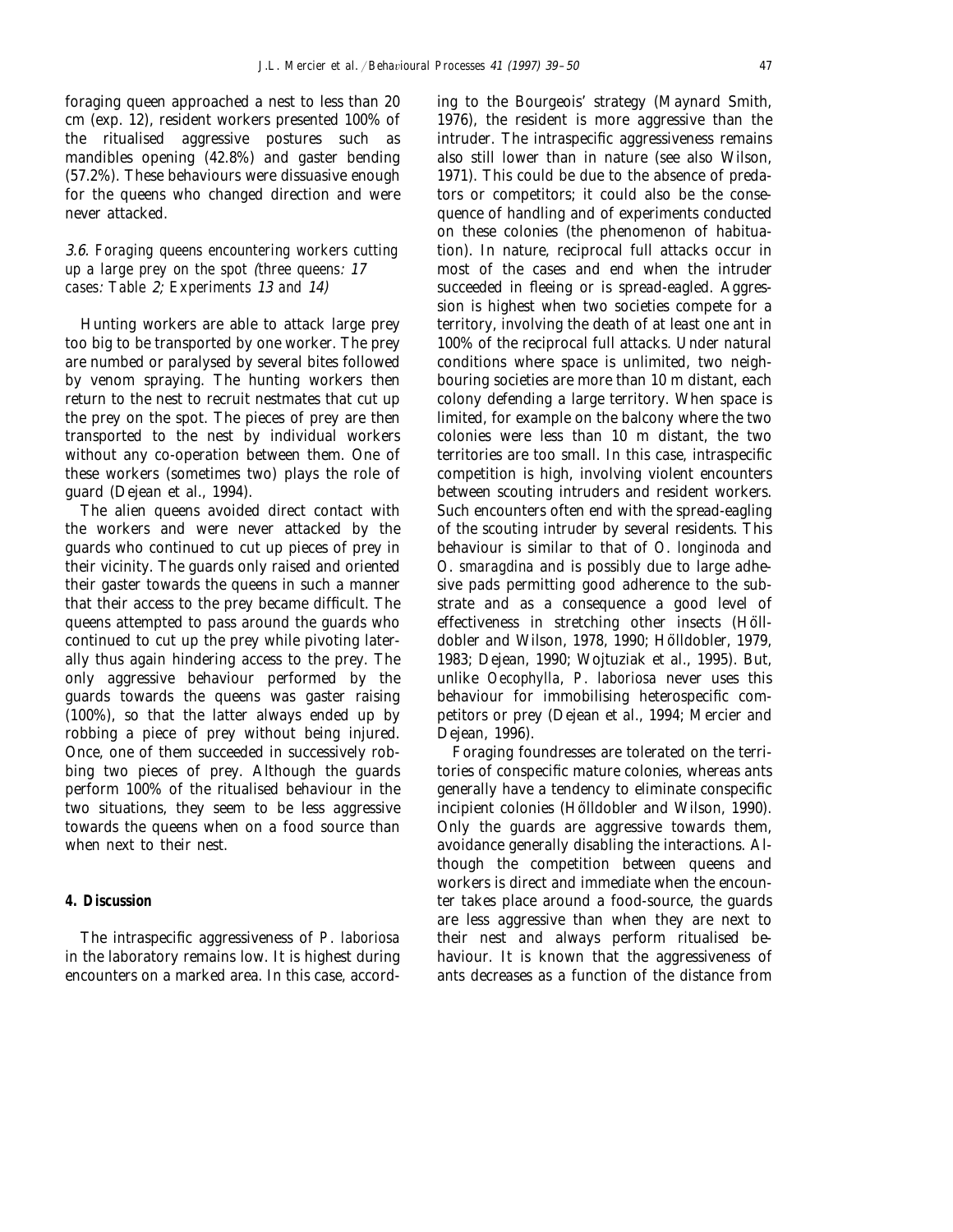the nest (Wilson, 1971; De Vroey and Pasteels, 1978). The semi-claustral mode of foundation of *P*. *laboriosa* obliges the queens to forage for food and materials. The level of danger to which this archaic mode exposes the queens depends on the territory on which they forage. The more hostile the territory, the greater the danger. So the queens are less in danger on territories where they are tolerated by the conspecific workers who do not tolerate other competitors on large food-sources. We could suppose that by protecting a non-nestmate queen, the residents increase the genetic fitness of the species to the detriment of their own survival. In fact, they only temporarily protect the foundress, which is vulnerable until the emergence of the first workers. But the presence of such intruding workers triggers a greater number of very aggressive encounters between conspecifics ants competing for territory. The high level of mortality among the intruders prevents the newlyfounded colony from developing. To avoid being eliminated, we can suppose that the colony moves according to its natural tendency to build new nests.

Fresneau and Errard (1994) noted that the level of aggression developed by two workers during an encounter depends on each individual chemical template and odours of the substrate. In nature, the level of aggression depends on the context of the encounter and on the functional caste of the workers. According to this, we can classify the following situations recorded in the laboratory with an increasing order in the level of aggression: level 0, dyadic encounter between nestmates (exps. 1 and 2); level 1, encounter between a queen and one or several foragers (exps. 11 and 13); level 2, encounter between a queen and one or several guards (exps. 12 and 14); level 3, dyadic encounter between non-nestmates on a neutral area in the laboratory (exp. 3); level 4, encounter between non-nestmates on a marked area in laboratory (exps. 4 and 5); level 5, encounter between a forager introduced and several residents (exps. 9 and 10); level 6, dyadic encounter between foragers in nature (exp. 6); level 7, encounter between a scout ant and one or several residents (exp. 7 and 8).

Ritualised behaviour occur only when the level of aggression between the ants remains low, from level  $\overline{0}$  to 5 (except for level 1, where no interaction occurs, the opponents avoiding or ignoring each other). But we do not know if this is the consequence or the cause of such a low level of aggressiveness. The ritualised displays can be separated in two categories: (1) ritualised threatening or intimidating displays (mandibles opening; gaster bending); and (2) ritualised displays of surrender or appeasement displays (antennal boxing; attempt at trophallaxis; pupal posture; gaster raising). The proportion of ritualised displays remains low, except during encounters involving queens, during which 100% of the displays (except fleeing and avoidance) are ritualised. It is known that queens have a different chemical template than workers (Carlin and Hölldobler, 1986, 1987; Bonavita-Cougourdan et al., 1990); it seems therefore that the odour of alien *P*. *laboriosa* queens appeases or repels resident workers or else inhibits aggression in workers (see also Francke et al., 1980 in *Formica polyctena*), thus favouring the emergence of ritualised behaviour.

One of the problems posed by the mosaics of arboreal ants concerns the difficulty of manual exploitation of arboreal plantations, due to the existence of very aggressive even dangerous species. Aggression and interference competition play key roles in the organization of ant mosaics. The level of aggression developed by each species depends on its own status, the status of the opponent and environmental factors. The distribution of dominant species in a mosaic pattern interferes in the distribution of sub-dominant and non-dominant ants that they will tolerate on or exclude from their own territory. In this context, the aggressiveness of sub-dominant species like *P*. *laboriosa* is sufficiently low to permit them to perform ritualised behaviour during their interactions with other species. They can exploit food resources without being strongly attacked (Mercier and Dejean, 1996; Mercier et al., 1996). On the other hand, their aggressiveness is sufficiently high to acquire, under certain conditions, the status of dominant, and thus exclude the other usually aggressive dominant species from their territory. Such species are interesting because they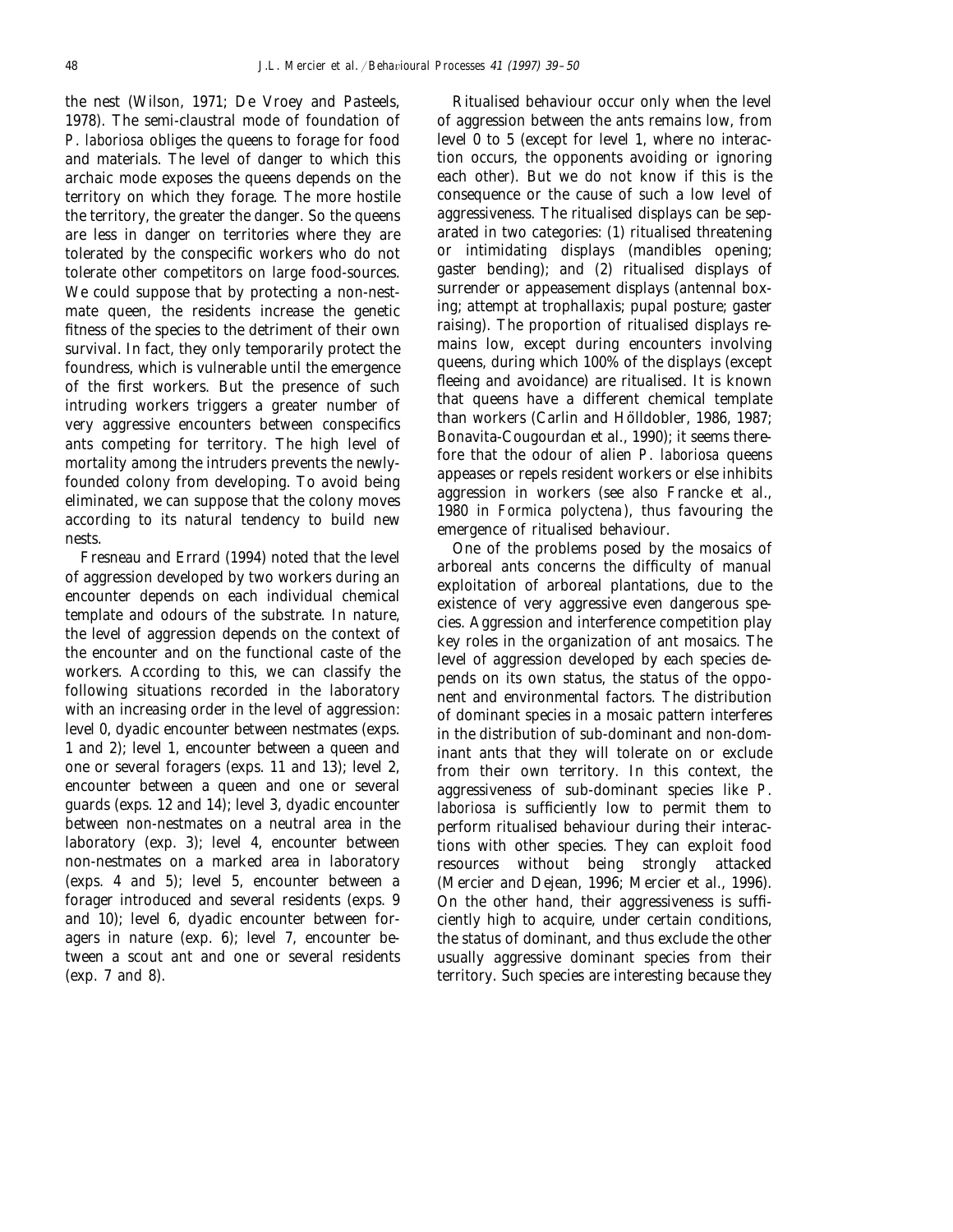can help us to understand how a species becomes a dominant and favour the development of such species to the detriment of other more aggressive ones, thus facilitating the task of harvesting.

#### **Acknowledgements**

We are grateful to B. Bolton (Natural History Museum, London) for the identification of the ants and to C. Djieto-Lordon and P.R. Ngnegueu (Faculty of Sciences of Yaounde´, Cameroon) for their help in the field and to the anonymous reviewers for their helpful comments. This work was supported by a CAMPUS project of the French Ministry of Cooperation (108/CD/90).

## **References**

- Bonavita-Cougourdan, A., Clément, J.L., Poveda, A., 1990. Les hydrocarbures cuticulaires et les processus de reconnaissance chez les Fourmis: Le code d'information complexe de *Camponotus vague*. Actes Coll. Ins. Soc. 6, 273–280.
- Bolton, B., 1973. The ant genus *Polyrhachis* F. Smith in the Ethiopian region (Hymenoptera: Formicinae). Bull. Brit. Mus. Nat. Hist. 28, 285–369.
- Carlin, N.F., Hölldobler, B., 1983. Nestmate and kin recognition in interspecific mixed colonies of ants. Science 222, 1027–1029.
- Carlin, N.F., Hölldobler, B., 1986. The kin recognition system of carpenter ants (*Camponotus* spp. ), I: Hierarchical cues in small colonies. Behav. Ecol. Sociobiol. 19, 123–134.
- Carlin, N.F., Hölldobler, B., 1987. The kin recognition system of carpenter ants (*Camponotus* spp.) II: Large colonies. Behav. Ecol. Sociobiol. 20, 209–217.
- Collart, A., 1932. Une fourmi qui utilise la soie des araignées (*Polyrhachis laboriosa* F. Smith). Bull. Mus. R. Hist. Nat. Belgium 8, 1–4.
- Dejean, A., 1990. Prey capture strategy of the African weaver ant. In: Vander Meer, R.K., Jaffe, K., Cedeno, A. (Eds.), Applied Myrmecology: A World Perspective. Westview Press, Boulder, CO, pp. 472–481.
- Dejean, A., Zapfack, L., Ngnegueu, P.R., McKey, D., Belin, M., 1992. Relations plantes fourmis en lisière de forêt et dans la clairière. In: Hallé, F., Pascal, O. (Eds.), Biologie d'une canopée de forêt équatoriale II. Rapport de mission: Radeau des Cimes Octobre-Novembre, 1991, réserve de Campo, Cameroun. Fondation Elf, pp. 87–94.
- Dejean, A., Lenoir, A., Godzinska, E.J., 1994. The hunting behaviour of *Polyrhachis laboriosa*, a non-dominant arboreal ant of the African equatorial forest (Hymenoptera: Formicidae, Formicinae). Sociobiology 23, 293–313.
- De Vroey, C., Pasteels, J.M., 1978. Agonistic behaviour of *Myrmica rubra* L. Ins. Soc. 25, 247–265.
- Ettershank, G., Ettershank, J.A., 1982. Ritualized fighting in the meat ant *Iridomyrmex purpureus* (Smith) (Hymenoptera: Formicidae). J. Austr. Entomol. Soc. 21, 97– 102.
- Francke, W., Bühring, M., Horstmann, K., 1980. Untersuchungen über Pheromone bei Formica polyctena (Förster). Zeitschrift für Naturforschung C35, 829-831.
- Fresneau, D., Errard, C., 1994. L'identité coloniale et sa représentation chez les fourmis. Intellectica 2 (19), 91-115.
- Hinde, R.A., 1970. Animal Behavior. A Synthesis of Ethology and Comparative Psychology (2nd edition). Mac-Graw Hill, Kogakusha, pp. 876 or New York, pp. 457.
- Hölldobler, B., 1971. Recruitment behaviour in *Camponotus* socius (Hymenoptera: Formicidae). Zeitschrift für Vergleichende Physiologie 75, 123–142.
- Hölldobler, B., 1979. Territories of the African weaver ant (*Oecophylla longinoda* Latreille): A field study. Zeitschrift für Tierpsychologie 51, 201-213.
- Hölldobler, B., 1981. Foraging and spatiotemporal territories in the honey ant *Myrmecocystus mimicus* Wheeler (Hymenoptera: Formicidae). Behav. Ecol. Sociobiol. 9, 301– 314.
- Hölldobler, B., 1982. Interference strategy of *Iridomyrmex pruinasum* (Hymenoptera: Formicidae) during foraging. Occologia 52, 208–213.
- Hölldobler, B., 1983. Territorial behaviour of the green tree ant (*Oecophvlla longinoda*). Biotropica 15, 241-250.
- Hölldobler, B., Wilson, E.O., 1977. Colony-specific territorial pheromone in the African weaver ant *Oecophylla longinoda* (Latreille). Proc. Natl. Acad. Sci. USA 74, 2072–2075.
- Hölldobler, B., Wilson, E.O., 1978. The multiple recruitment of the African weaver ant *Oecophylla longinoda* (Latreille) (Hymenoptera; Formicidae). Behav. Ecol. Sociobiol. 3, 19–60.
- Hölldobler, B., Wilson, E.O., 1990. The Ants. Belknap Press of Harvard University Press, Cambridge, MA, pp. 732.
- Le Moli, F., Parmigiani, S., 1982. Intraspecific combat in the red-wood ant (*Formica lugubris* Zett.). Aggr. Behav. 8, 145–148.
- Lenoir, A., Dejean, A., 1994. Archaic foundation of the societies in the formicine ants *Polyrhachis*. Ins. Soc. 41, 225–234.
- Leston, D., 1973. The ant mosaic, tropical tree crops and the limiting of pests and diseases. PANS, London 19, 311–341.
- McFarland, D., 1981. The Oxford Companion to Animal Behaviour. Oxford University Press, Oxford, pp. 657.
- Majer, J.D., 1972. The ant-mosaic in the Ghana cocoa farms. Bull. Ent. Res. 62, 151–160.
- Majer, J.D., 1976a. The ant mosaic in Ghana cocoa farms: Further structural considerations. Bull. Ent. Res. 13, 145– 156.
- Majer, J.D., 1976b. The maintenance of the ant-mosaic in the Ghana cocoa farms. J. Appl. Ecol. 13, 123–144.
- Majer, J.D., 1993. Comparison of the arboreal ant mosaic in Ghana, Brazil, Papua New Guinea and Australia—its